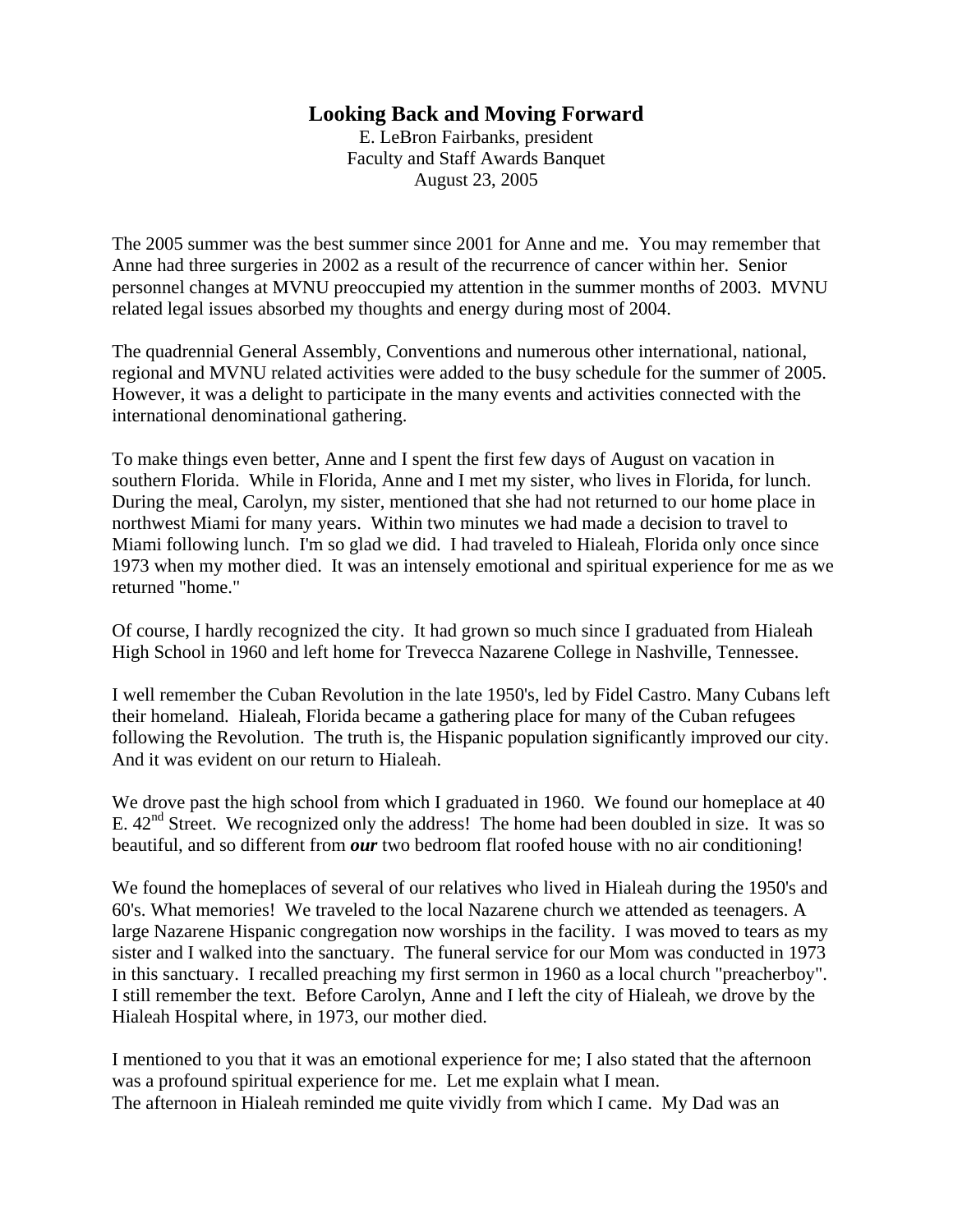alcoholic. We didn't know how poor we were. My ninth grade career book focused on aviation mechanics. It wasn't until my Christian conversion in the summer following my junior year in high school that I wanted to attend college. I think I was the first one in an extended family of thirteen brothers and sisters of my mom and four siblings of my dad to enroll in a college or university.

The afternoon in Hialeah gave me an opportunity to "look back" and see how far God in Christ has brought me. I had nothing to offer to God but my willingness to serve him wherever He led me. If someone had told the congregation in Hialeah that LeBron would serve the Lord in Europe, Asia and at Mount Vernon Nazarene University they would have laughed and said, "He's dreaming again!" But to return to the sanctuary where I preached my first sermon and established my spiritual roots was deeply moving for me spiritually.

I was overwhelmed by the realization that as of this year, 2005, I have completed 25 years in Christian higher education administration. Surely God has a sense of humor to tap a young Christian on the shoulder in 1959-60 and show to people many years later that He can and will use ordinary people, like LeBron Fairbanks, to participate with Him in shaping Christ-like leaders for lifelong service and global impact! What a story of God's grace!

On this trip, it hit me anew. God is not finished with me yet. I look back with profound gratitude and give testimony to God for His goodness, mercy and love to me who least deserved His grace. And, looking back gives me the courage and confidence to look ahead. As He has guided me over these years, so He will continue to lead me into the future! Praise God!

 Looking back has given me assurance that, as He has directed me in the past, He will lead me in the days ahead of me. When I'm down on myself, upset over mistakes of judgment and overwhelmed with decisions that defy easy answers, I can remember the past, reflect on how God has brought me through similar times in days gone by. On the basis of this "memory" of God's guidance in the past I can believe that some day He will show me how He was working in ways I did not recognize in the heat of the present moment. This countdown holds me steady, even in the middle of this decade of serving at Mount Vernon Nazarene University.

His promise IS true. "He will NEVER leave us nor forsake us." Looking back reminds us of this great promise even as we journey into the future.

Returning to *your* homeplace may not produce the same emotional and spiritual experience as it did within me this summer. You may have grown up nearby and you journey home often. You may have experienced other ways of igniting hope for the future as you remember the past.

Could not the experience of looking back provide encouragement for us at MVNU as we face the last half of this decade? The process of reflecting back over the university's brief 37-year history provides prospective for the difficult challenges we face each year.

I remember very vividly in December 1991 as the Cabinet was working on the budget for the 1992-93 academic year. At 10:00 pm one evening, one cabinet member asked the other members of the team, "Do you feel as sick about this as I do?"

Remember the ED Shed? The "old" art building and the counseling center? They were located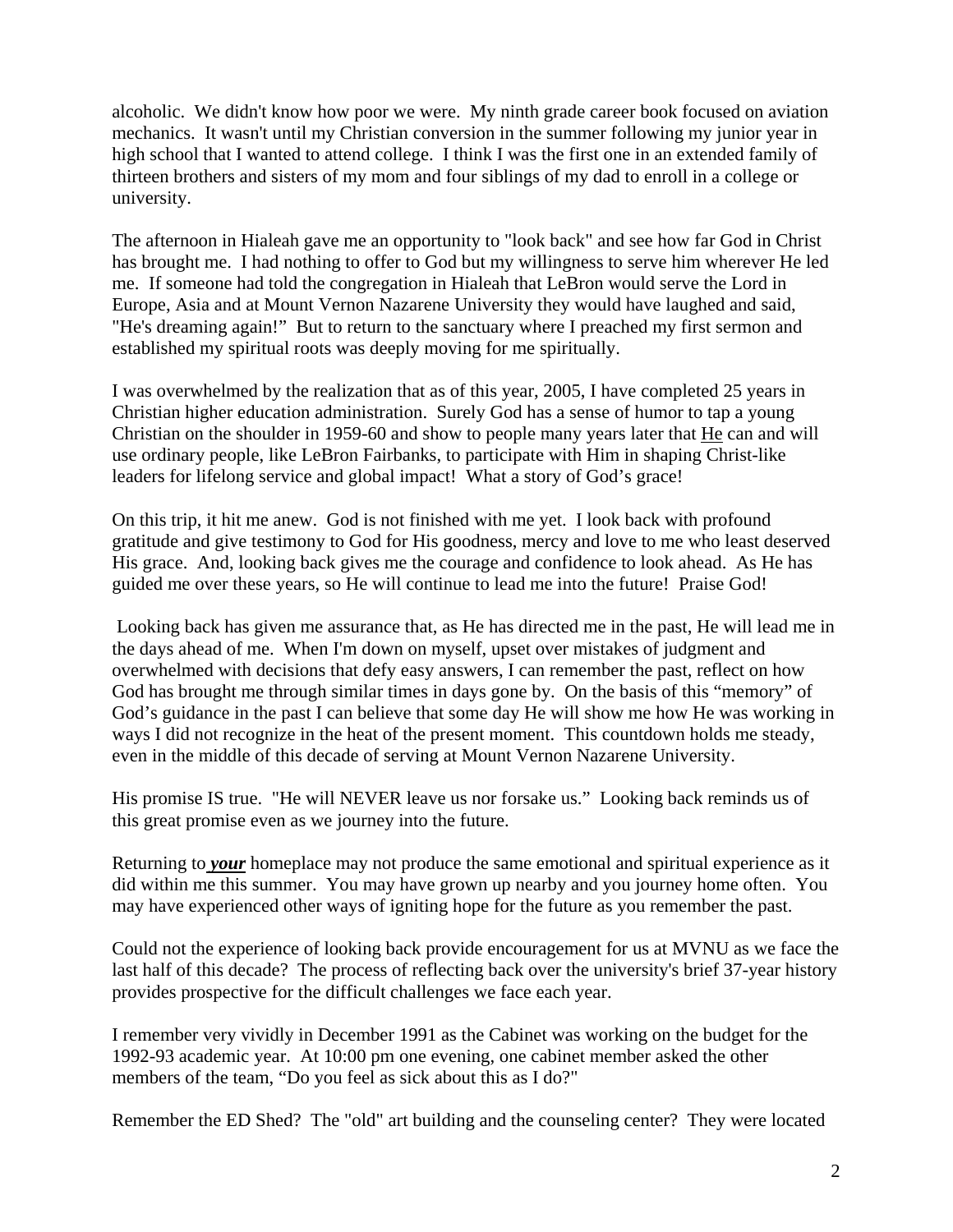exactly where we wanted to place the planned Library/Learning Resource Center! Most everyone agreed that the new library facility should be located where it was planned. But where should we relocate the Education Department, the Art Department and the Counseling Center? And the Religion and Philosophy Division needed more space!

The Board of Trustees took a bold step forward in the mid 1990's to complete the Library as planned and also to extend the first floor dining commons, add a second floor to the expanded dining commons to house the Education Department, the Religion and Philosophy Division and the Counseling Center. It was a bold step for the Board of Trustees. There was significant apprehension. Yet it became a growth experience for them.

 Enrollment was increasing every year. We had difficulty providing additional housing for the growing student resident population. Remember the trailers we brought in to cover the overflow needs of student housing? Never again!

It seemed like it took years (well, it was years) to cultivate the relationship with our neighbors across Martinsburg Road who lived on the beautiful and spacious 122 acre Pinecrest Farm. But, when the time was right, the discussions became serious. MVNU presented a proposal for the farm. The proposal was rejected. But the three brothers who owned the property wanted to continue talking with us. And God worked a miracle. We agreed on a price, and \$800,000 was secured from friends and donors within an approximately two-week period to apply toward the purchase of Pinecrest Farm.

There have been honest and intense differences among faculty and staff regarding the Adult and Graduate Studies programs for working adults, including the expansion of the program to the five off-campus sites. And, seemingly irreconcilable differences, so we thought at the time, between us on campus over policy, procedures and processes caused pain within our MVNU faith community.

 Now, looking back, we remember how God brought us through each seemingly impossible, so they seemed, situation. Reflecting on the past, we can affirm that God's hand was on us even though at the time He appeared silent.

The past year was such a year. The dip in the first time freshman enrollment from 375 in 2003 to 304 in the fall of 2004 was shocking. We were stunned. We evaluated our processes, analyzed our procedures, even blamed this and that. It was embarrassing. Frustrating. And it had budget implications. Would the slip in enrollment require us to dismiss some personnel?

We knew we had good people in place in the enrollment services division. They, nor we, had been asleep. But we all jumped in this year to insure that a dip in enrollment did not become a trend.

Noel-Levitz Enrollment Services consulting firm helped us review every dimension of the enrollment process. Faculty and staff saw in a new way that enrolling students is a campus wide responsibility. And if the dip became a trend, jobs would be in jeopardy, including possibly yours and mine.

I prized the MVNU personnel infrastructure but was fearful that it may have to be dismantled